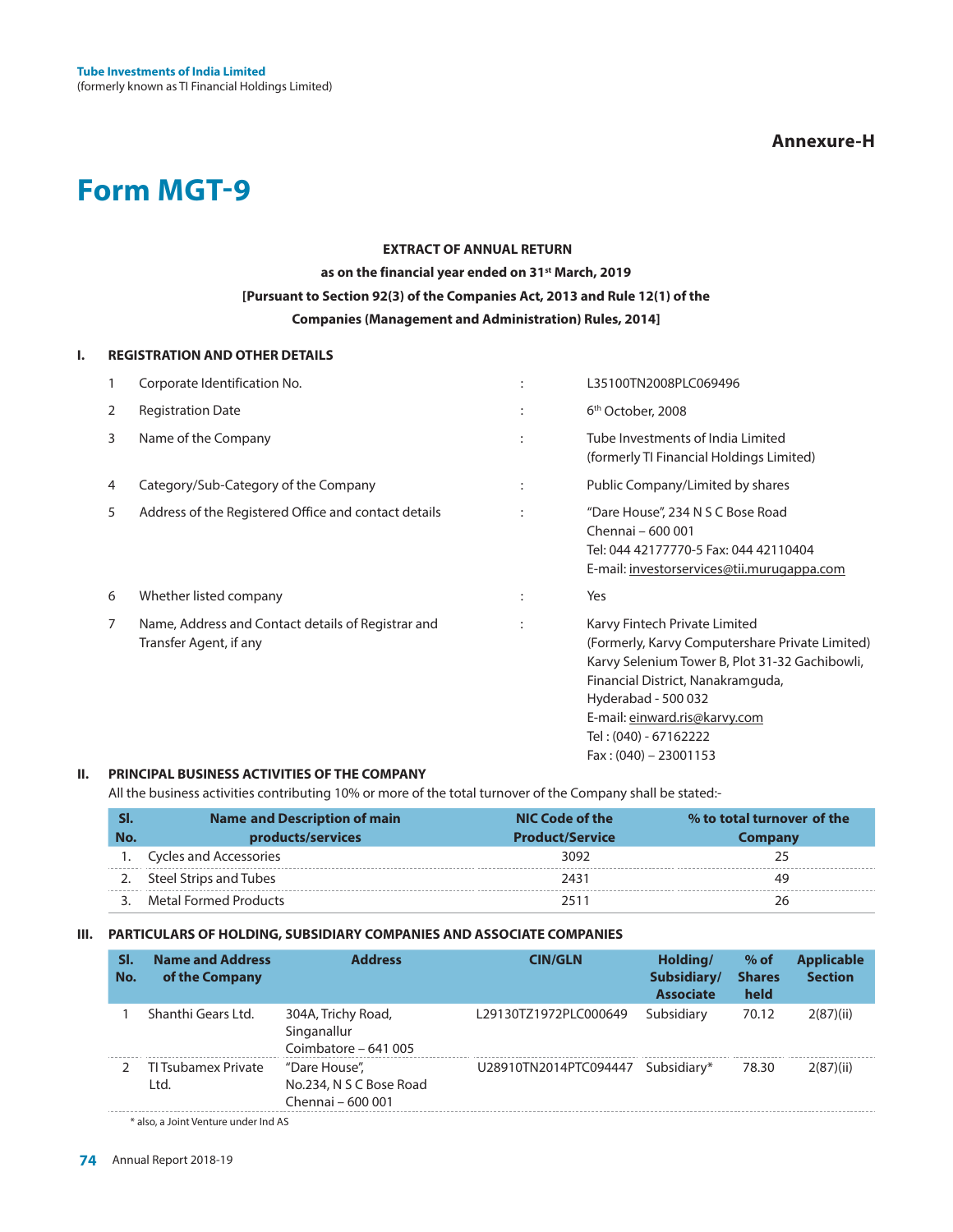| SI.<br>No. | <b>Name and Address</b><br>of the Company | <b>Address</b>                                                                                       | <b>CIN/GLN</b>         | Holding/<br>Subsidiary/<br><b>Associate</b>            | $%$ of<br><b>Shares</b><br>held | <b>Applicable</b><br><b>Section</b> |
|------------|-------------------------------------------|------------------------------------------------------------------------------------------------------|------------------------|--------------------------------------------------------|---------------------------------|-------------------------------------|
| 3          | Financiere C10 SAS                        | 35 Rue Des Bas Trevois<br>10003 TROY France.<br>RCS Troyes 428,747,703<br>(No.2000 B Management 163) | <b>Foreign Company</b> | Subsidiary                                             | 100.00                          | 2(87)(ii)                           |
| 4          | Sedis SAS                                 | 35 Rue Des Bas Trevois<br>10003 TROY France,<br>RCS Troyes 379 720 212<br>(No.92B Management 146)    | Foreign Company        | Fellow<br>Subsidiary<br>[Subsidiary of<br>$(3)$ above] | 100.00                          | 2(87)(ii)                           |
| 5.         | Sedis GmbH                                | Schurmannstr, 16<br>D-45136 Essen<br>Deutschland                                                     | <b>Foreign Company</b> | Fellow<br>Subsidiary<br>[Subsidiary of<br>$(3)$ above] | 100.00                          | 2(87)(ii)                           |
| 6          | Sedis Co. Ltd.                            | 248 Mackadown Lane,<br>Kitts Green, Birmingham, D33<br>OLE England                                   | <b>Foreign Company</b> | Fellow<br>Subsidiary<br>[Subsidiary of<br>$(3)$ above] | 100.00                          | 2(87)(ii)                           |
| 7          | <b>Great Cycles</b><br>(Private) Ltd.     | 101 C, Phase III, Export<br>Processing Zone, Katunayake,<br>Sri Lanka.                               | <b>Foreign Company</b> | Subsidiary                                             | 80.00                           | 2(87)(ii)                           |
| 8          | <b>Creative Cycles</b><br>(Private) Ltd.  | 101 C, Phase III, Export<br>Processing Zone, Katunayake,<br>Sri Lanka.                               | Foreign Company        | Subsidiary                                             | 80.00                           | 2(87)(ii)                           |

# **IV. SHAREHOLDING PATTERN (Equity Share Capital Breakup as percentage of Total Equity]**

# **(i) Category-wise Shareholding**

| No. of Shares held at the beginning<br>SI.<br><b>Category of Shareholders</b> |                                           |              |                          | No. of Shares held at the end<br>of the year (1st April, 2018)<br>of the year (31st March, 2019) |                             |                |                 | % change<br>during the |                             |         |
|-------------------------------------------------------------------------------|-------------------------------------------|--------------|--------------------------|--------------------------------------------------------------------------------------------------|-----------------------------|----------------|-----------------|------------------------|-----------------------------|---------|
| No.                                                                           |                                           | <b>Demat</b> | <b>Physical</b>          | <b>Total</b>                                                                                     | % of total<br><b>Shares</b> | <b>Demat</b>   | <b>Physical</b> | <b>Total</b>           | % of total<br><b>Shares</b> | year    |
| (A)                                                                           | <b>PROMOTER</b>                           |              |                          |                                                                                                  |                             |                |                 |                        |                             |         |
| (1)                                                                           | <b>INDIAN</b>                             |              |                          |                                                                                                  |                             |                |                 |                        |                             |         |
| (a)                                                                           | Individual/HUF                            | 9987295      |                          | 9987295                                                                                          | 5.33                        | 8474355        |                 | 8474355                | 4.52                        | $-0.81$ |
| (b)                                                                           | Central Government/State<br>Government(s) |              |                          |                                                                                                  |                             |                |                 |                        |                             |         |
| (c)                                                                           | <b>Bodies Corporate</b>                   | 71125795     |                          | 71125795                                                                                         | 37.93                       | 69325795       |                 | 69325795               | 36.93                       | $-1.00$ |
| (d)                                                                           | Financial Institutions/Banks              |              |                          |                                                                                                  |                             |                |                 |                        |                             |         |
| (e)                                                                           | Others                                    |              |                          |                                                                                                  |                             |                |                 |                        |                             |         |
|                                                                               | Sub-Total A(1):                           | 81113090     |                          | $-81113090$                                                                                      |                             | 43.25 77800150 |                 | 77800150               | 41.44                       | $-1.81$ |
|                                                                               | (AA) PROMOTER GROUP                       |              |                          |                                                                                                  |                             |                |                 |                        |                             |         |
| (a)                                                                           | Individual/HUF                            | 6232289      |                          | 6232289                                                                                          | 3.32                        | 5189529        |                 | 5189529                | 2.77                        | $-0.55$ |
| (b)                                                                           | Central Government/State<br>Government(s) |              |                          |                                                                                                  |                             |                |                 |                        |                             |         |
| (c)                                                                           | <b>Bodies Corporate</b>                   | 2106470      |                          | 2106470                                                                                          | 1.12                        | 2106470        |                 | 2106470                | 1.12                        |         |
| (d)                                                                           | Others                                    | 2055750      |                          | 2055750                                                                                          | 1.10                        | 4793450        |                 | 4793450                | 2.55                        | 1.45    |
|                                                                               | Sub-Total (AA):                           | 10394509     | $\overline{\phantom{a}}$ | 10394509                                                                                         | 5.54                        | 12089449       |                 | 12089449               | 6.44                        | $-0.90$ |
| (A2)                                                                          | <b>FOREIGN</b>                            |              |                          |                                                                                                  |                             |                |                 |                        |                             |         |
| (a)                                                                           | Individuals (NRIs/Foreign<br>Individuals) |              |                          |                                                                                                  |                             |                |                 |                        |                             |         |
| (b)                                                                           | <b>Bodies Corporate</b>                   |              |                          |                                                                                                  |                             |                |                 |                        |                             |         |
| (c)                                                                           | Institutions                              |              |                          |                                                                                                  |                             |                |                 |                        |                             |         |
| (d)                                                                           | Qualified Foreign Investor                |              |                          |                                                                                                  |                             |                |                 |                        |                             |         |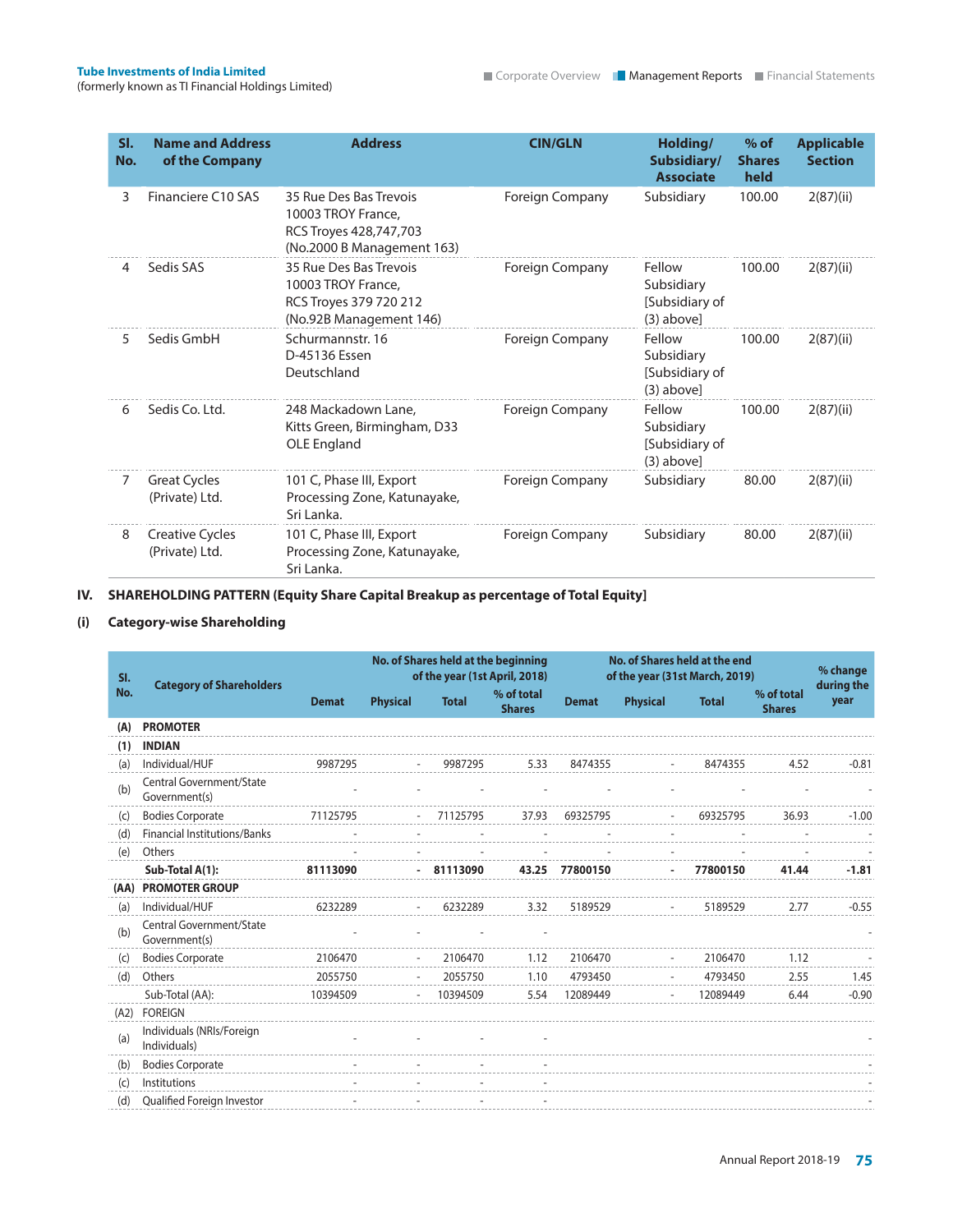| SI. | <b>Category of Shareholders</b>                                                            |              |                 | No. of Shares held at the beginning<br>of the year (1st April, 2018) |                             | No. of Shares held at the end<br>of the year (31st March, 2019) |                 |                    |                             | % change<br>during the |
|-----|--------------------------------------------------------------------------------------------|--------------|-----------------|----------------------------------------------------------------------|-----------------------------|-----------------------------------------------------------------|-----------------|--------------------|-----------------------------|------------------------|
| No. |                                                                                            | <b>Demat</b> | <b>Physical</b> | <b>Total</b>                                                         | % of total<br><b>Shares</b> | <b>Demat</b>                                                    | <b>Physical</b> | <b>Total</b>       | % of total<br><b>Shares</b> | year                   |
| (e) | Others                                                                                     |              |                 |                                                                      |                             |                                                                 |                 |                    |                             |                        |
|     | Sub-Total A(2):                                                                            |              |                 |                                                                      |                             |                                                                 |                 |                    |                             |                        |
|     | <b>Total Shareholding of</b><br><b>Promoter and Promoter</b><br>Group $(A)=(A1)+(AA)+(A2)$ | 91507599     | $\blacksquare$  | 91507599                                                             | 48.79                       | 89889599                                                        |                 | 89889599           | 47.89                       | $-0.90$                |
| (B) | <b>PUBLIC SHAREHOLDING</b>                                                                 |              |                 |                                                                      |                             |                                                                 |                 |                    |                             |                        |
| (1) | <b>INSTITUTIONS</b>                                                                        |              |                 |                                                                      |                             |                                                                 |                 |                    |                             |                        |
| (a) | Mutual Funds/UTI                                                                           | 24975117     |                 | 24975117                                                             | 13.32                       | 33980342                                                        |                 | 33980342           | 18.10                       | 4.78                   |
| (b) | <b>Financial Institutions/Banks</b>                                                        | 907911       | 7350            | 915261                                                               | 0.49                        | 923264                                                          |                 | 923264             | 0.49                        | 0.00                   |
| (c) | Central Government/State<br>Government(s)                                                  |              |                 |                                                                      |                             |                                                                 |                 |                    |                             |                        |
| (d) | Venture Capital Funds                                                                      |              |                 |                                                                      |                             |                                                                 |                 |                    |                             |                        |
| (e) | <b>Insurance Companies</b>                                                                 | 2936126      |                 | 2936126                                                              | 1.57                        | 2936126                                                         |                 | 2936126            | 1.57                        | 0                      |
| (f) | Foreign Institutional Investors /<br>Foreign Portfolio Investors                           | 20233020     | 236660          | 20469680                                                             | 10.92                       | 18708235                                                        | 236660          | 18944895           | 10.09                       | $-0.83$                |
| (g) | Foreign Venture Capital<br>Investors                                                       |              |                 |                                                                      |                             |                                                                 |                 |                    |                             |                        |
| (i) | Others - Alternate Investments<br>Fund                                                     | 529216       |                 | 529216                                                               | 0.28                        | 681716-                                                         |                 | 681716             | 0.36                        | 0.08                   |
|     | Sub-Total B(1):                                                                            | 49581390     | 244010          | 49825400                                                             | 26.56                       | 57466343                                                        |                 | 57466343           | 30.61                       | 4.05                   |
| (2) | NON-INSTITUTIONS                                                                           |              |                 |                                                                      |                             |                                                                 |                 |                    |                             |                        |
| (a) | <b>Bodies Corporate</b>                                                                    | 11745553     | 4140            | 11749693                                                             | 6.26                        | 10081273                                                        | 4140            | 10085413           | 5.37                        | $-0.89$                |
| (b) | Individuals                                                                                |              |                 |                                                                      |                             |                                                                 |                 |                    |                             |                        |
|     | (i) Individual Shareholders<br>holding nominal share capital<br>upto Rs.1 lakhs            | 17714311     | 1272856         | 18987167                                                             | 10.12                       | 16600675                                                        | 1031281         | 17631956           | 9.39                        | $-0.73$                |
|     | (ii) Individual Shareholders<br>holding nominal share capital in<br>excess of Rs.1 lakhs   | 9222694      |                 | 9222694                                                              | 4.92                        | 8568206                                                         |                 | 8568206            | 4.56                        | $-0.35$                |
| (c) | Others                                                                                     |              |                 |                                                                      |                             |                                                                 |                 |                    |                             |                        |
|     | <b>CLEARING MEMBERS</b>                                                                    | 59837        |                 | 59837                                                                | 0.03                        | 110263                                                          |                 | 106396             | 0.06                        | 0.03                   |
|     | NON RESIDENT INDIANS                                                                       | 1085242      | 57030           | 1142272                                                              | 0.61                        | 861765                                                          | 57030           | 918795             | 0.49                        | $-0.12$                |
|     | <b>TRUSTS</b>                                                                              | 107396       |                 | 107396                                                               | 0.06                        | 106396                                                          |                 | 16396              | 0.06                        | 0.00                   |
|     | <b>EMPLOYEE BENEFIT TRUST</b>                                                              | 703680       |                 | 703680                                                               | 0.37                        | 703680                                                          |                 | 703680             | 0.37                        | 0.00                   |
|     | <b>OTHERS</b>                                                                              |              |                 |                                                                      |                             |                                                                 |                 |                    |                             |                        |
|     | Sub-Total B(2):                                                                            | 40638713     | 1334026         |                                                                      | 22.38                       | 37032258                                                        | 1092451         | 38124709           | 20.31                       | -2.07                  |
|     | <b>Total Public Shareholding</b><br>$B=B(1)+B(2)$ :                                        | 90220103     |                 | 1578036 91798139                                                     |                             | 48.95 94261941                                                  | 1329111         | 95591052           | 50.92                       | 1.97                   |
|     | Total (A+B):                                                                               | 181727702    |                 | 1578036 183305738                                                    |                             | 97.74 184449370                                                 | 1031281         | 185480657          | 98.81                       | $-1.07$                |
| (C) | Shares held by custodians for<br><b>GDRs &amp; ADRs</b>                                    |              |                 |                                                                      |                             |                                                                 |                 |                    |                             |                        |
| (1) | Promoter and Promoter Group                                                                |              |                 |                                                                      |                             |                                                                 |                 |                    |                             |                        |
| (2) | Public                                                                                     | 4223460      | 7170            | 4230630                                                              | 2.26                        | 2223460                                                         | 7170            | 2230630            | 1.19                        | $-1.07$                |
|     | Sub-Total C:                                                                               |              |                 |                                                                      |                             |                                                                 |                 |                    |                             |                        |
|     | <b>GRAND TOTAL (A+B+C):</b>                                                                | 185951162    |                 | 1585206 187536368                                                    |                             | 100.00 186672830                                                |                 | 1038451 1877112811 | 100.00                      |                        |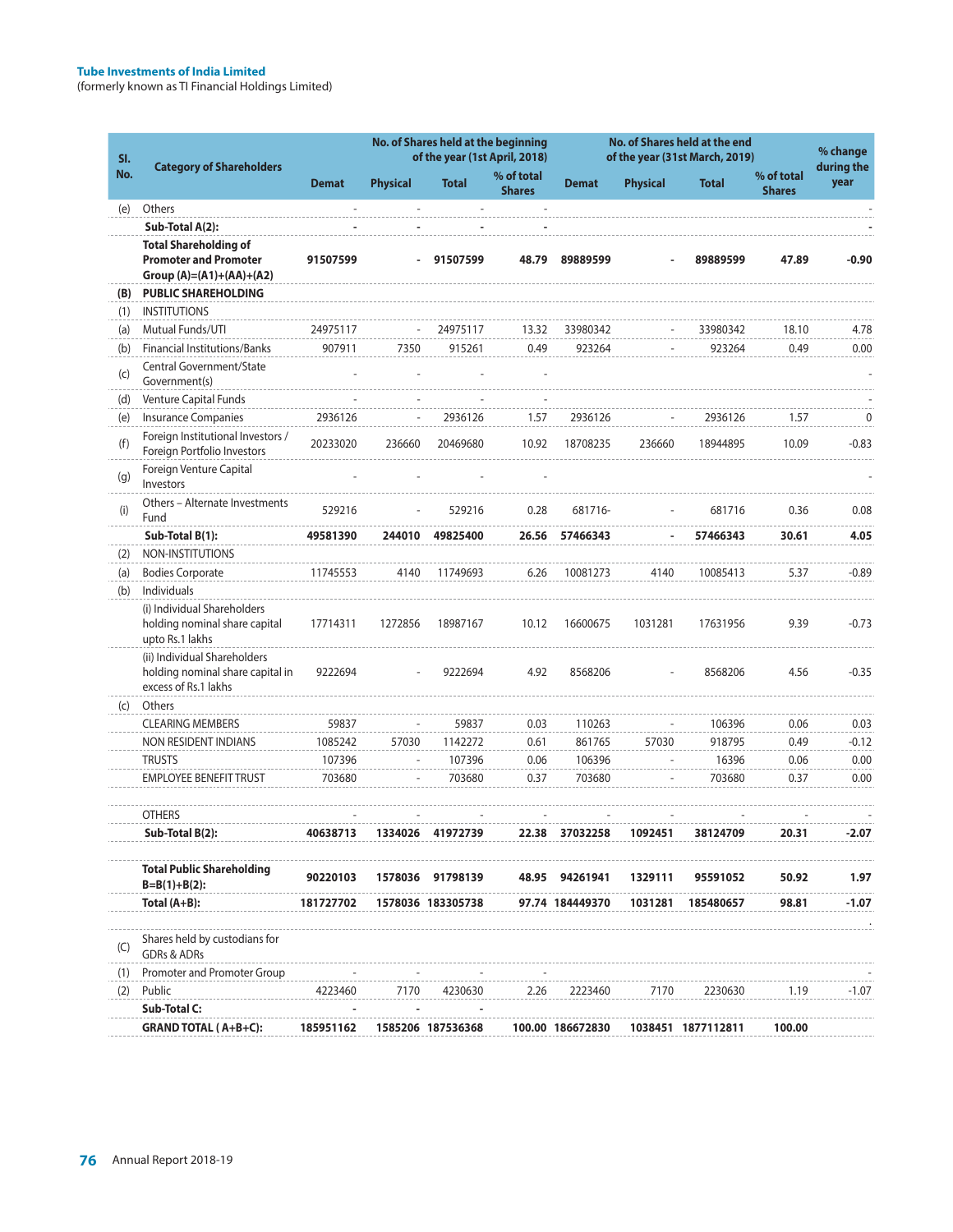### **(ii) Shareholding of Promoters**

| SI.          | <b>Name of the</b>                                                                           |                         | <b>Shareholding at the</b>                            |                                                                                  |                         | <b>Shareholding at the</b>                            |                                                                                  |                                                          |  |  |  |
|--------------|----------------------------------------------------------------------------------------------|-------------------------|-------------------------------------------------------|----------------------------------------------------------------------------------|-------------------------|-------------------------------------------------------|----------------------------------------------------------------------------------|----------------------------------------------------------|--|--|--|
| <b>No</b>    | <b>Share Holder</b>                                                                          |                         | beginning of the year                                 |                                                                                  |                         | end of the year                                       |                                                                                  |                                                          |  |  |  |
|              |                                                                                              | No. of<br><b>Shares</b> | % of the<br><b>Shares</b><br>of the<br><b>Company</b> | % of the<br><b>Shares</b><br>pledged/<br>encumbered<br>to total<br><b>Shares</b> | No. of<br><b>Shares</b> | % of the<br><b>Shares</b><br>of the<br><b>Company</b> | % of the<br><b>Shares</b><br>pledged/<br>encumbered<br>to total<br><b>Shares</b> | % change in<br><b>Shareholding</b><br>during the<br>year |  |  |  |
|              | Messrs.                                                                                      |                         |                                                       |                                                                                  |                         |                                                       |                                                                                  |                                                          |  |  |  |
| $\mathbf{1}$ | Mr. M V Murugappan                                                                           | 863980                  | 0.46                                                  | 0.00                                                                             | 863980                  | 0.46                                                  | 0.00                                                                             | 0.00                                                     |  |  |  |
| 2            | Mr. M V Subbiah                                                                              | 744150                  | 0.40                                                  | 0.00                                                                             | 879150                  | 0.47                                                  | 0.00                                                                             | 0.07                                                     |  |  |  |
| 3            | Mr. S Vellayan                                                                               | 430250                  | 0.23                                                  | 0.00                                                                             | 430250                  | 0.23                                                  | 0.00                                                                             | 0.00                                                     |  |  |  |
| 4            | Mr. A Vellayan                                                                               | 631900                  | 0.34                                                  | 0.02                                                                             | 631900                  | 0.34                                                  | 0.02                                                                             | 0.00                                                     |  |  |  |
| 5            | Mr. V Narayanan                                                                              | 281140                  | 0.15                                                  | 0.00                                                                             | 281140                  | 0.15                                                  | 0.00                                                                             | 0.00                                                     |  |  |  |
| 6            | Mr. V Arunachalam                                                                            | 338990                  | 0.18                                                  | 0.00                                                                             | 338990                  | 0.18                                                  | 0.00                                                                             | 0.00                                                     |  |  |  |
| 7            | Mr. A Venkatachalam                                                                          | 764610                  | 0.41                                                  | 0.02                                                                             | 764610                  | 0.41                                                  | 0.02                                                                             | 0.00                                                     |  |  |  |
| 8            | Mr. Arun Venkatachalam                                                                       | 198130                  | 0.11                                                  | 0.00                                                                             | 198130                  | 0.11                                                  | 0.00                                                                             | 0.00                                                     |  |  |  |
| 9            | Mr. M M Murugappan                                                                           | 1730535                 | 0.92                                                  | 0.00                                                                             | 842405                  | 0.45                                                  | 0.00                                                                             | (0.47)                                                   |  |  |  |
| 10           | Mr. M M Veerappan                                                                            | 0                       | 0.00                                                  | 0.00                                                                             | 0                       | 0.00                                                  | 0.00                                                                             | 0.00                                                     |  |  |  |
| 11           | Mr. M M Muthiah                                                                              | 0                       | 0.00                                                  | 0.00                                                                             | 0                       | 0.00                                                  | 0.00                                                                             | 0.00                                                     |  |  |  |
| 12           | Mr. M M Venkatachalam                                                                        | 1167710                 | 0.62                                                  | 0.002                                                                            | 407900                  | 0.22                                                  | 0.002                                                                            | (0.40)                                                   |  |  |  |
| 13           | Mr. M V Muthiah                                                                              | $\Omega$                | 0.00                                                  | 0.00                                                                             | 0                       | 0.00                                                  | 0.00                                                                             | 0.00                                                     |  |  |  |
| 14           | Mr. M V Subramanian                                                                          | 0                       | 0.00                                                  | 0.00                                                                             | 0                       | 0.00                                                  | 0.00                                                                             | 0.00                                                     |  |  |  |
| 15           | Mr. M A Alagappan                                                                            | 840660                  | 0.45                                                  | 0.003                                                                            | 840660                  | 0.45                                                  | 0.003                                                                            | 0.00                                                     |  |  |  |
| 16           | Mr. Arun Alagappan                                                                           | 833090                  | 0.44                                                  | 0.00                                                                             | 833090                  | 0.44                                                  | 0.00                                                                             | 0.00                                                     |  |  |  |
| 17           | Mr. M A M Arunachalam                                                                        | 618820                  | 0.33                                                  | 0.00                                                                             | 618820                  | 0.33                                                  | 0.00                                                                             | 0.00                                                     |  |  |  |
| 18           | M V Murugappan (HUF)                                                                         | 543330                  | 0.29                                                  | 0.00                                                                             | 543330                  | 0.29                                                  | 0.00                                                                             | 0.00                                                     |  |  |  |
| 19           | E.I.D. Parrry (India) Ltd.                                                                   | 0                       | 0.00                                                  | 0.00                                                                             | $\mathbf 0$             | 0.00                                                  | 0.00                                                                             | 0.00                                                     |  |  |  |
| 20           | Coromandel International<br>Ltd. (Formerly known as<br><b>Coromandel Fertilizers</b><br>Ltd. | $\mathbf{0}$            | 0.00                                                  | 0.00                                                                             | $\Omega$                | 0.00                                                  | 0.00                                                                             | 0.00                                                     |  |  |  |
| 21           | New Ambadi Estate<br>Private Ltd.                                                            | $\mathbf 0$             | 0.00                                                  | 0.00                                                                             | 0                       | 0.00                                                  | 0.00                                                                             | 0.00                                                     |  |  |  |
| 22           | Ambadi Enterprises Ltd.                                                                      | 1058200                 | 0.56                                                  | 0.00                                                                             | 1058200                 | 0.56                                                  | 0.00                                                                             | 0.00                                                     |  |  |  |
| 23           | Ambadi Investments<br>Ltd.                                                                   | 70066595                | 37.36                                                 | 0.00                                                                             | 68266595                | 36.37                                                 | 0.00                                                                             | (0.96)                                                   |  |  |  |
| 24           | Carborundum Universal<br>Ltd.                                                                | 1000                    | 0.00                                                  | 0.00                                                                             | 1000                    | 0.00                                                  | 0.00                                                                             | 0.00                                                     |  |  |  |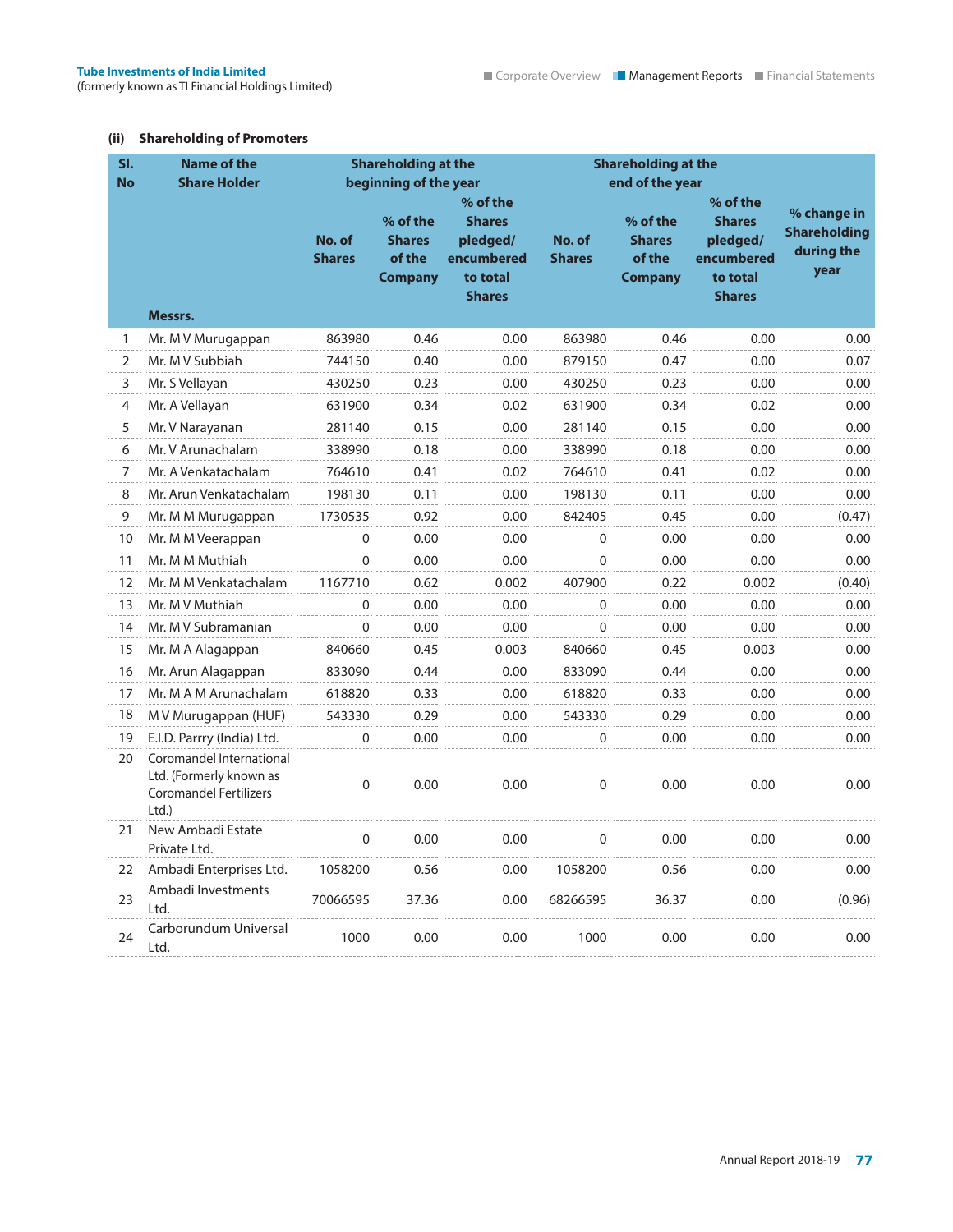| SI.<br><b>No</b> | Name of the<br><b>Share Holder</b>                                                                                   | No. of<br><b>Shares</b> | <b>Shareholding at the</b><br>beginning of the year<br>% of the<br><b>Shares</b><br>of the<br><b>Company</b> | % of the<br><b>Shares</b><br>pledged/<br>encumbered<br>to total<br><b>Shares</b> | No. of<br><b>Shares</b> | <b>Shareholding at the</b><br>end of the year<br>% of the<br><b>Shares</b><br>of the<br><b>Company</b> | % of the<br><b>Shares</b><br>pledged/<br>encumbered<br>to total<br><b>Shares</b> | % change in<br><b>Shareholding</b><br>during the<br>year |
|------------------|----------------------------------------------------------------------------------------------------------------------|-------------------------|--------------------------------------------------------------------------------------------------------------|----------------------------------------------------------------------------------|-------------------------|--------------------------------------------------------------------------------------------------------|----------------------------------------------------------------------------------|----------------------------------------------------------|
|                  | Messrs.                                                                                                              |                         |                                                                                                              |                                                                                  |                         |                                                                                                        |                                                                                  |                                                          |
| 25               | Murugappa & Sons<br>(M V Murugappan,<br>M A Alagappan and<br>M M Murugappan<br>hold shares on behalf<br>of the Firm) | 0                       | 0.00                                                                                                         | 0.00                                                                             | $\Omega$                | 0.00                                                                                                   | 0.00                                                                             | 0.00                                                     |
| 26               | TI Financial Holdings<br>Limited (Formerly, Tube<br>Investments of India<br>Limited)                                 | 0                       | 0.00                                                                                                         | 0.00                                                                             | $\Omega$                | 0.00                                                                                                   | 0.00                                                                             | 0.00                                                     |
|                  | Total                                                                                                                | 81113090                | 43.25                                                                                                        | 0.04                                                                             | 77800150                | 41.45                                                                                                  | 0.02                                                                             | (1.76)                                                   |

### **(iii) Change in Promoters' Shareholding**

| <b>Name of the Promoters</b> | Shareholding at the beginning of the year                                                                  | <b>Cumulative Shareholding</b><br>during the year<br>(1.4.2018 to 31.3.2019) |             |                                                      |               |                         |                                                         |
|------------------------------|------------------------------------------------------------------------------------------------------------|------------------------------------------------------------------------------|-------------|------------------------------------------------------|---------------|-------------------------|---------------------------------------------------------|
|                              | <b>No. of Shares at</b><br>the beginning<br>of the year<br>(1.4.2018)/at<br>end of the year<br>(31.3.2019) | % of total<br><b>Shares</b><br>of the<br><b>Company</b>                      | <b>Date</b> | Increase/<br><b>Decrease in</b><br>Sharehold-<br>ing | <b>Reason</b> | No. of<br><b>Shares</b> | % of total<br><b>Shares</b><br>of the<br><b>Company</b> |
| Ambadi Investments Ltd.      | 70066595                                                                                                   | 37.36                                                                        |             |                                                      |               |                         |                                                         |
|                              |                                                                                                            |                                                                              | 29/06/2018  | 1800000                                              | Sale          | 68266595                | 36.37                                                   |
|                              | 68266595                                                                                                   | 36.37                                                                        | 31/03/2019  |                                                      |               | 68266595                | 36.37                                                   |
| Mr. M M Venkatachalam        | 1167710                                                                                                    | 0.62                                                                         |             |                                                      |               |                         |                                                         |
|                              |                                                                                                            |                                                                              | 29/06/2018  | 759810                                               | Transfer      | 407900                  | 0.22                                                    |
|                              | 407900                                                                                                     | 0.22                                                                         | 31/03/2019  |                                                      |               | 407900                  | 0.22                                                    |
| Mr. M M Murugappan           | 1064295                                                                                                    | 0.57                                                                         |             |                                                      |               |                         |                                                         |
|                              |                                                                                                            |                                                                              | 31/12/2018  | 388130                                               | Transfer      | 676165                  | 0.36                                                    |
|                              |                                                                                                            |                                                                              | 29/03/2019  | 500000                                               | Transfer      | 176165                  | 0.09                                                    |
|                              | 176165                                                                                                     | 0.09                                                                         | 31/03/2019  |                                                      |               | 176165                  | 0.09                                                    |
| Mr. M V Subbiah              | 572950                                                                                                     | 0.30                                                                         |             |                                                      |               |                         |                                                         |
|                              |                                                                                                            |                                                                              | 29/06/2018  | 135000                                               | Transfer      | 707950                  | 0.36                                                    |
|                              | 707950                                                                                                     | 0.38                                                                         | 31/03/2019  |                                                      |               | 707950                  | 0.38                                                    |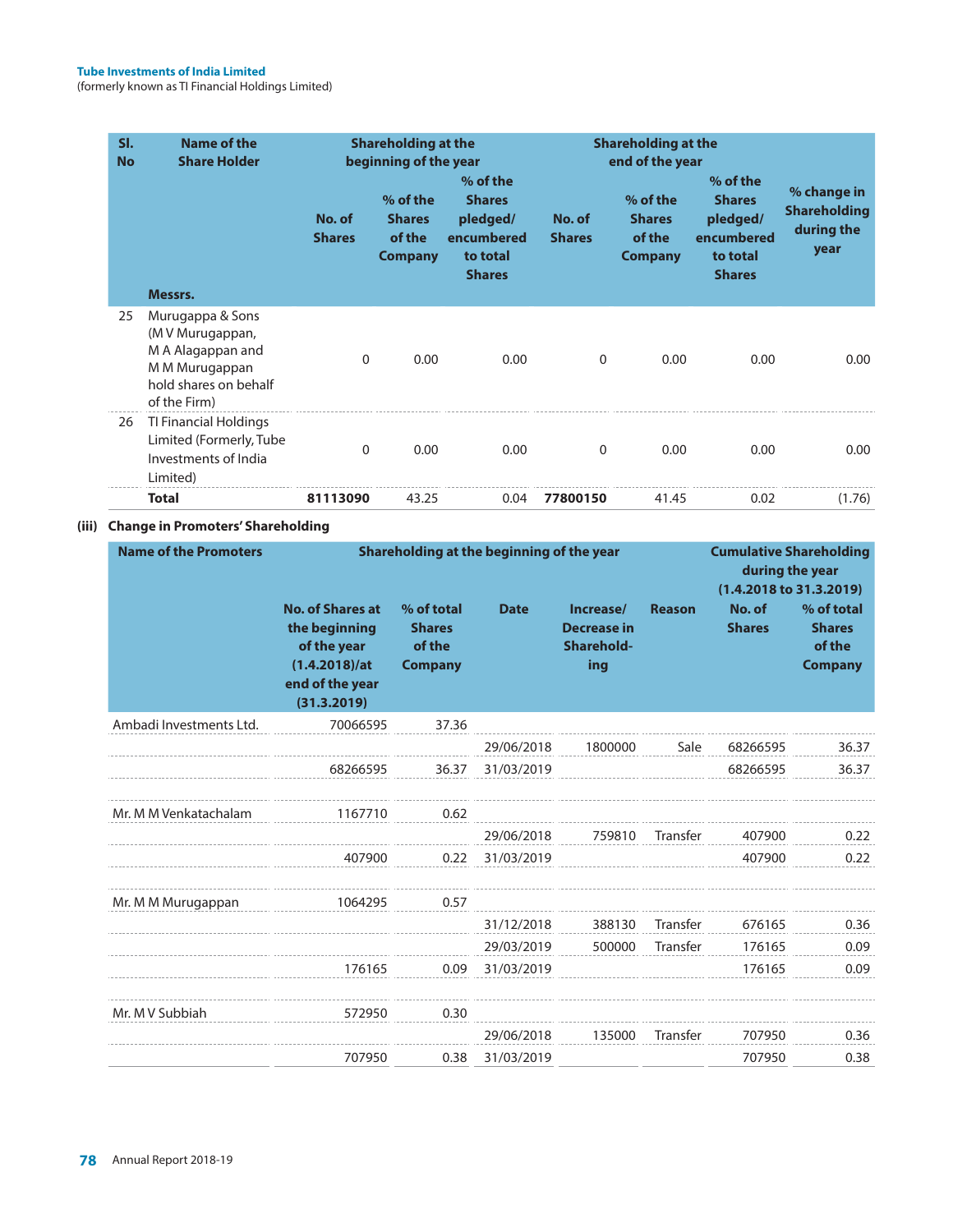|            | (iv) Shareholding Pattern of top ten Shareholders (other than Directors, Promoters and Holders of GDRs and ADRs) |                                                                                                                         |                                                         |                 |                                                        |               |                         |                                                                                        |
|------------|------------------------------------------------------------------------------------------------------------------|-------------------------------------------------------------------------------------------------------------------------|---------------------------------------------------------|-----------------|--------------------------------------------------------|---------------|-------------------------|----------------------------------------------------------------------------------------|
|            |                                                                                                                  |                                                                                                                         |                                                         |                 | Shareholding at the beginning of the year              |               |                         | <b>Cumulative</b><br><b>Shareholding during</b><br>the year (1.4.2018 to<br>31.3.2019) |
| SI.<br>No. | <b>Shareholder's Name</b>                                                                                        | No. of<br><b>Shares</b><br>at the<br>beginning<br>of the year<br>$(1.4.2018)$ /<br>at end of<br>the year<br>(31.3.2019) | % of total<br><b>Shares</b><br>of the<br><b>Company</b> | <b>Date</b>     | Increase/<br><b>Decrease in</b><br><b>Shareholding</b> | <b>Reason</b> | No. of<br><b>Shares</b> | % of total<br><b>Shares</b><br>of the<br><b>Company</b>                                |
| 1          | <b>HDFC TRUSTEE COMPANY</b><br>LIMITED A/C HDFC BALANCED<br><b>FUND</b>                                          | 1,47,99,500                                                                                                             | 7.89                                                    |                 |                                                        |               |                         |                                                                                        |
|            |                                                                                                                  |                                                                                                                         |                                                         | 08/06/2018      | 41,10,000                                              | Purchase      | 1,89,09,500             | 10.08                                                                                  |
|            |                                                                                                                  |                                                                                                                         |                                                         | 08/06/2018      | $-41,10,000$                                           | Sale          | 1,47,99,500             | 7,89                                                                                   |
|            |                                                                                                                  |                                                                                                                         |                                                         | 28/09/2018      | 84,300                                                 | Purchase      | 1,48,83,800             | 7.93                                                                                   |
|            |                                                                                                                  |                                                                                                                         |                                                         | 23/11/2018      | 10,00,000                                              | Sale          | 1,38,83,800             | 7.40                                                                                   |
|            |                                                                                                                  |                                                                                                                         |                                                         | 04/01/2019      | $-47,660$                                              | Sale          | 1,38,36,140             | 7.37                                                                                   |
|            |                                                                                                                  |                                                                                                                         |                                                         | 15/02/2019      | 5,93,383                                               | Purchase      | 1,44,29,523             | 7.69                                                                                   |
|            |                                                                                                                  |                                                                                                                         |                                                         | 22/02/2019      | 6,39,341                                               | Purchase      | 1,50,68,864             | 8.03                                                                                   |
|            |                                                                                                                  |                                                                                                                         |                                                         | 01/03/2019      | 19,559                                                 | Purchase      | 1,50,88,423             | 8.04                                                                                   |
|            |                                                                                                                  |                                                                                                                         |                                                         | 08/03/2019      | 4,200                                                  | Purchase      | 1,50,92,623             | 8.04                                                                                   |
|            |                                                                                                                  |                                                                                                                         |                                                         | 29/03/2019      | 3,18,000                                               | Purchase      | 1,54,10,623             | 8.21                                                                                   |
|            |                                                                                                                  | 1,54,10,623                                                                                                             |                                                         | 8.21 31/03/2018 |                                                        |               | 1,54,10,623             | 8.21                                                                                   |
| 2          | GAGANDEEP CREDIT CAPITAL<br><b>PVT LTD</b>                                                                       | 40,41,256                                                                                                               | 2.16                                                    |                 |                                                        |               |                         |                                                                                        |
|            |                                                                                                                  |                                                                                                                         |                                                         | 04/01/2019      | $-6,90,378$                                            | Sale          | 33,50,878               | 1.79                                                                                   |
|            |                                                                                                                  |                                                                                                                         |                                                         | 08/02/2019      | $-10,00,000$                                           | Sale          | 23,50,878               | 1.25                                                                                   |
|            |                                                                                                                  | 23,50,878                                                                                                               |                                                         | 1.25 31/03/2019 |                                                        |               | 23,50,878               | 1.25                                                                                   |
| 3          | L&T MUTUAL FUND TRUSTEE<br><b>LIMITED-L&amp;T EMERGING</b><br><b>BUSINESSES FUND</b>                             |                                                                                                                         |                                                         |                 |                                                        |               |                         |                                                                                        |
|            |                                                                                                                  | 3569135                                                                                                                 |                                                         | 1.90 06/04/2018 | 3,75,325                                               | Purchase      | 39,44,460               | 2.10                                                                                   |
|            |                                                                                                                  |                                                                                                                         |                                                         | 13/04/2018      | 80,313                                                 | Purchase      | 40,24,773               | 2.15                                                                                   |
|            |                                                                                                                  |                                                                                                                         |                                                         | 27/04/2018      | 50000                                                  | Purchase      | 40,74,773               | 2.17                                                                                   |
|            |                                                                                                                  |                                                                                                                         |                                                         | 11/05/2018      | 6,00,000                                               | Purchase      | 46,74,773               | 2.49                                                                                   |
|            |                                                                                                                  |                                                                                                                         |                                                         | 18/05/2018      | 1,09,928                                               | Purchase      | 47,84,701               | 2.55                                                                                   |
|            |                                                                                                                  |                                                                                                                         |                                                         | 25/05/2018      | 4,853                                                  | Purchase      | 47,89,554               | 2.55                                                                                   |
|            |                                                                                                                  |                                                                                                                         |                                                         | 01/06/2018      | 12,078                                                 | Purchase      | 48,01,632               | 2.56                                                                                   |
|            |                                                                                                                  |                                                                                                                         |                                                         | 08/06/2018      | 8,904                                                  | Purchase      | 48,10,536               | 2.56                                                                                   |
|            |                                                                                                                  |                                                                                                                         |                                                         | 22/06/2018      | 25,000                                                 | Purchase      | 48,35,536               | 2.58                                                                                   |
|            |                                                                                                                  |                                                                                                                         |                                                         | 29/06/2018      | 73,457                                                 | Purchase      | 49,08,993               | 2.62                                                                                   |
|            |                                                                                                                  |                                                                                                                         |                                                         | 24/08/2018      | 15,126                                                 | Purchase      | 49,24,119               | 2.62                                                                                   |
|            |                                                                                                                  |                                                                                                                         |                                                         | 31/08/2018      | 1,59,550                                               | Purchase      | 50,83,669               | 2.71                                                                                   |
|            |                                                                                                                  |                                                                                                                         |                                                         | 07/09/2018      | 24,350                                                 | Purchase      | 51.08,019               | 2.72                                                                                   |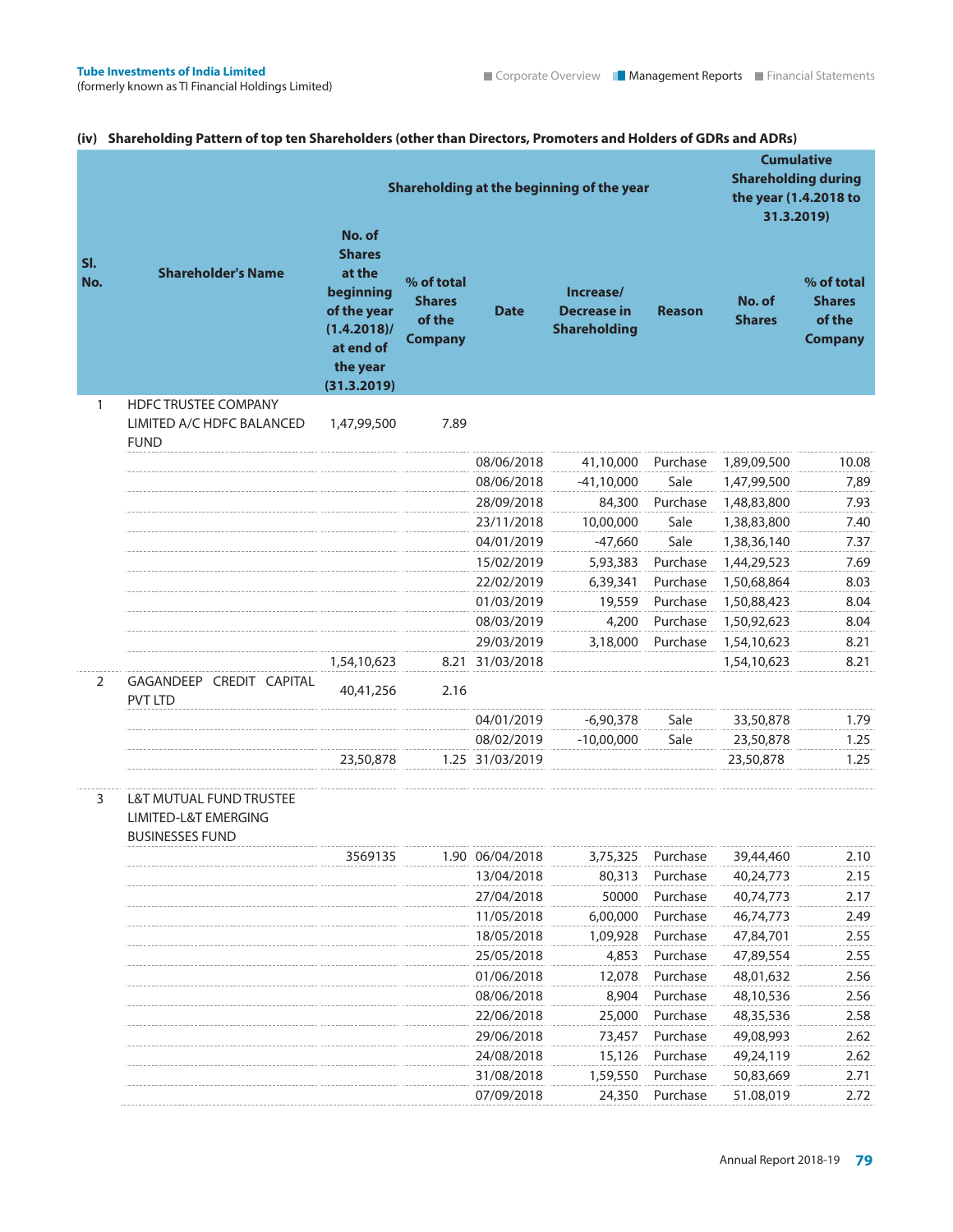|            |                                            | No. of                                                                                                        |                                                         |                 | Shareholding at the beginning of the year              |               | <b>Shareholding during</b><br>the year (1.4.2018 to | <b>Cumulative</b><br>31.3.2019)                         |
|------------|--------------------------------------------|---------------------------------------------------------------------------------------------------------------|---------------------------------------------------------|-----------------|--------------------------------------------------------|---------------|-----------------------------------------------------|---------------------------------------------------------|
| SI.<br>No. | <b>Shareholder's Name</b>                  | <b>Shares</b><br>at the<br>beginning<br>of the year<br>$(1.4.2018)$ /<br>at end of<br>the year<br>(31.3.2019) | % of total<br><b>Shares</b><br>of the<br><b>Company</b> | <b>Date</b>     | Increase/<br><b>Decrease in</b><br><b>Shareholding</b> | <b>Reason</b> | No. of<br><b>Shares</b>                             | % of total<br><b>Shares</b><br>of the<br><b>Company</b> |
|            |                                            |                                                                                                               |                                                         | 28/09/2018      | 1,16,814                                               | Purchase      | 52,24,833                                           | 2.78                                                    |
|            |                                            |                                                                                                               |                                                         | 05/10/2018      | 5,62,677                                               | Purchase      | 57,87,510                                           | 3.08                                                    |
|            |                                            |                                                                                                               |                                                         | 12/10/2018      | 85579                                                  | Purchase      | 58,73,089                                           | 3.13                                                    |
|            |                                            |                                                                                                               |                                                         | 19/10/2018      | 91,881                                                 | Purchase      | 59,64,970                                           | 3.18                                                    |
|            |                                            |                                                                                                               |                                                         | 26/10/2018      | 51,453                                                 | Purchase      | 60,16,423                                           | 3.21                                                    |
|            |                                            |                                                                                                               |                                                         | 02/11/2018      | 15,735                                                 | Purchase      | 60,32,158                                           | 3.21                                                    |
|            |                                            |                                                                                                               |                                                         | 23/11/2018      | 3,747                                                  | Purchase      | 60,35,905                                           | 3.22                                                    |
|            |                                            |                                                                                                               |                                                         | 30/11/2018      | 1,76,518                                               | Purchase      | 62,12,423                                           | 3.31                                                    |
|            |                                            |                                                                                                               |                                                         | 07/12/2018      | 19,814                                                 | Purchase      | 62,32,237                                           | 3.32                                                    |
|            |                                            |                                                                                                               |                                                         | 14/12/2018      | 36,454                                                 | Purchase      | 62,68,691                                           | 3.34                                                    |
|            |                                            |                                                                                                               |                                                         | 04/01/2019      | $-7,72,077$                                            | Sale          | 54,96,614                                           | 2.93                                                    |
|            |                                            |                                                                                                               |                                                         | 11/01/2019      | 5,496                                                  | Purchase      | 55,02,110                                           | 2.93                                                    |
|            |                                            |                                                                                                               |                                                         | 18/01/2019      | 30,024                                                 | Purchase      | 55,32,134                                           | 2.95                                                    |
|            |                                            |                                                                                                               |                                                         | 25/01/2019      | 32,721                                                 | Purchase      | 55,64,855                                           | 2.96                                                    |
|            |                                            |                                                                                                               |                                                         | 01/02/2019      | 25,571                                                 | Purchase      | 55,90,426                                           | 2.98                                                    |
|            |                                            |                                                                                                               |                                                         | 08/02/2019      | $-7,95,787$                                            | Purchase      | 47,94,639                                           | 2.55                                                    |
|            |                                            | 47,94,639                                                                                                     |                                                         | 2.55 31/03/2019 |                                                        |               | 47,94,639                                           | 2.55                                                    |
| 4          | SBI TAX ADVANTAGE FUND<br><b>SERIES II</b> |                                                                                                               |                                                         |                 |                                                        |               |                                                     |                                                         |
|            |                                            | 2,800                                                                                                         |                                                         | 0.00 22/06/2018 | $-700$                                                 | Sale          | 2,100                                               | 0.00                                                    |
|            |                                            |                                                                                                               |                                                         | 07/09/2018      | $-2100$                                                | Sale          | 0                                                   | 0.00                                                    |
|            |                                            |                                                                                                               |                                                         | 07/12/2018      | 13,340                                                 | Purchase      | 13,340                                              | 0.01                                                    |
|            |                                            |                                                                                                               |                                                         | 14/12/2018      | 30,660                                                 | Purchase      | 44,000                                              | 0.02                                                    |
|            |                                            |                                                                                                               |                                                         | 21/12/2018      | 3,362                                                  | Purchase      | 47,362                                              | 0.03                                                    |
|            |                                            |                                                                                                               |                                                         | 28/12/2018      | 18,410                                                 | Purchase      | 65,772                                              | 0.04                                                    |
|            |                                            |                                                                                                               |                                                         | 31/12/2018      | 43,966                                                 | Purchase      | 1,09,738                                            | 0.06                                                    |
|            |                                            |                                                                                                               |                                                         | 04/01/2019      | 12,34,855                                              | Purchase      | 13,44,593                                           | 0.72                                                    |
|            |                                            |                                                                                                               |                                                         | 08/01/2019      | 21,00,000                                              | Purchase      | 34,44,593                                           | 1.84                                                    |
|            |                                            | 34,44,593                                                                                                     |                                                         | 1.84 31/03/2019 |                                                        |               | 34,44,593                                           | 1.84                                                    |
| 5          | LIFE INSURANCE CORPORATION<br>OF INDIA     |                                                                                                               |                                                         |                 |                                                        |               |                                                     |                                                         |
|            |                                            | 29,36,046                                                                                                     | 1.57                                                    |                 |                                                        |               |                                                     |                                                         |
|            |                                            | 29,36,046                                                                                                     |                                                         | 1.57 31/03/2019 |                                                        |               | 29,36,046                                           | 1.57                                                    |
|            |                                            |                                                                                                               |                                                         |                 |                                                        |               |                                                     |                                                         |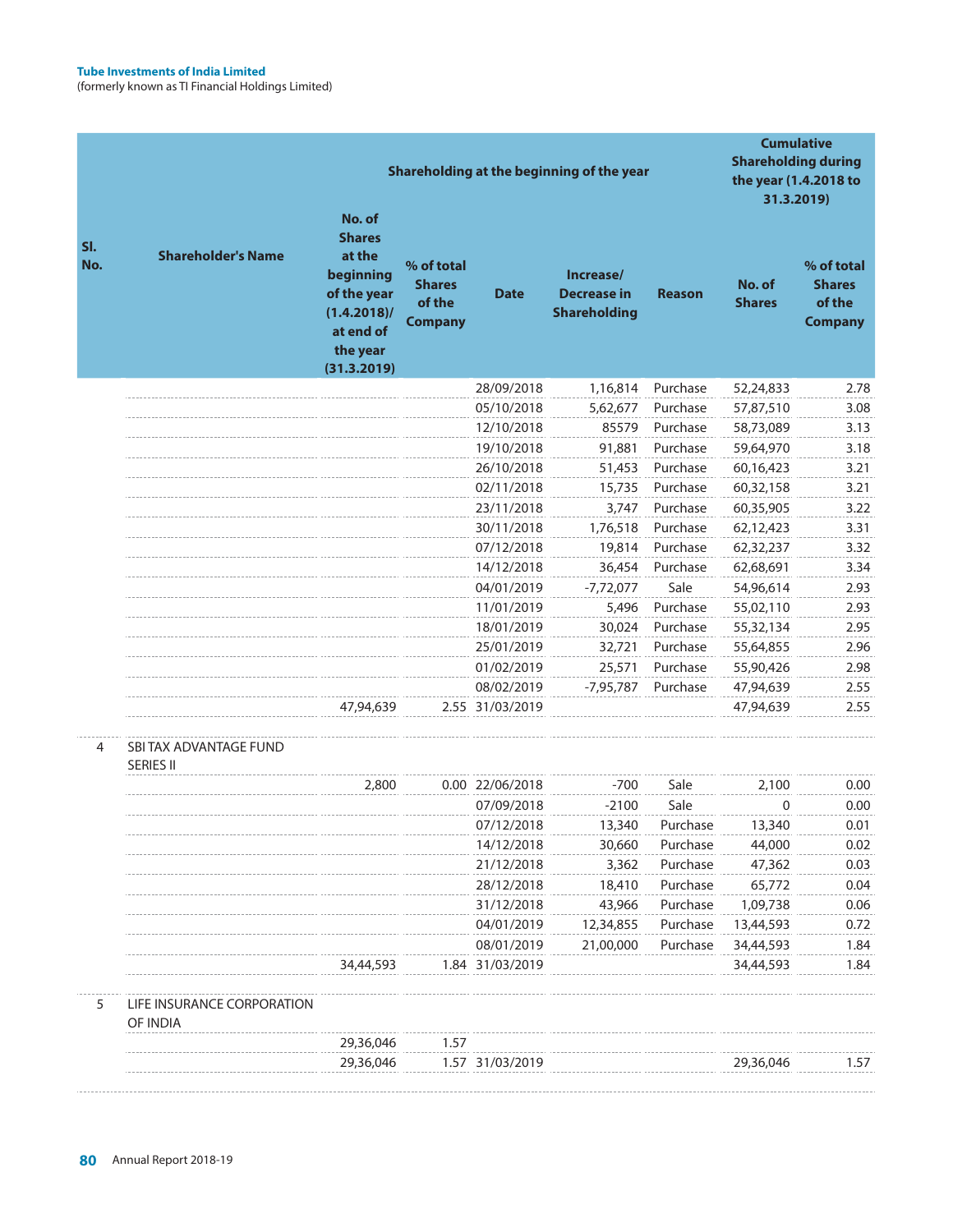|                |                                                                                       | Shareholding at the beginning of the year                                                                               |                                                         | <b>Cumulative</b><br><b>Shareholding during</b><br>the year (1.4.2018 to<br>31.3.2019) |                                                        |               |                         |                                                         |
|----------------|---------------------------------------------------------------------------------------|-------------------------------------------------------------------------------------------------------------------------|---------------------------------------------------------|----------------------------------------------------------------------------------------|--------------------------------------------------------|---------------|-------------------------|---------------------------------------------------------|
| SI.<br>No.     | <b>Shareholder's Name</b>                                                             | No. of<br><b>Shares</b><br>at the<br>beginning<br>of the year<br>$(1.4.2018)$ /<br>at end of<br>the year<br>(31.3.2019) | % of total<br><b>Shares</b><br>of the<br><b>Company</b> | <b>Date</b>                                                                            | Increase/<br><b>Decrease in</b><br><b>Shareholding</b> | <b>Reason</b> | No. of<br><b>Shares</b> | % of total<br><b>Shares</b><br>of the<br><b>Company</b> |
| 6              | <b>TOYOTA TSUSHO CORPORATION</b>                                                      |                                                                                                                         |                                                         |                                                                                        |                                                        |               |                         |                                                         |
|                |                                                                                       | 27,00,000                                                                                                               | 1.44                                                    |                                                                                        |                                                        |               |                         |                                                         |
|                |                                                                                       | 27,00,000                                                                                                               |                                                         | 1.44 31/03/2019                                                                        |                                                        |               | 27,00,000               | 1.44                                                    |
| $\overline{7}$ | RELIANCE CAPITAL TRUSTEE CO<br>LTD A/C-RELIANCE REGULAR<br>SAVINGS FUND EQUITY OPTION |                                                                                                                         |                                                         |                                                                                        |                                                        |               |                         |                                                         |
|                |                                                                                       | 26,43,846                                                                                                               | 1.41                                                    |                                                                                        |                                                        |               |                         |                                                         |
|                |                                                                                       |                                                                                                                         |                                                         | 06/04/2018                                                                             | 26,43,846                                              | Purchase      | 52,77,692               | 2.81                                                    |
|                |                                                                                       |                                                                                                                         |                                                         | 06/04/2018                                                                             | $-26,43,846$                                           | Sale          | 26,33,846               | 1.40                                                    |
|                |                                                                                       |                                                                                                                         |                                                         | 27/04/2018                                                                             | 6,00,000                                               | Purchase      | 32,33,486               | 1.72                                                    |
|                |                                                                                       |                                                                                                                         |                                                         | 05/10/2018                                                                             | 3,754                                                  | Purchase      | 32,37,600               | 1.73                                                    |
|                |                                                                                       |                                                                                                                         |                                                         | 12/10/2018                                                                             | 38,500                                                 | Purchase      | 32,76,100               | 1.75                                                    |
|                |                                                                                       | 32,76,100                                                                                                               |                                                         | 1.75 31/03/2019                                                                        |                                                        |               | 32,76,100               | 1.75                                                    |
| 8              | SHAMYAK INVESTMENT PRIVATE<br><b>LIMITED</b>                                          |                                                                                                                         |                                                         |                                                                                        |                                                        |               |                         |                                                         |
|                |                                                                                       | 23,48,880                                                                                                               | 1.25                                                    |                                                                                        |                                                        |               |                         |                                                         |
|                |                                                                                       |                                                                                                                         |                                                         | 22/03/2019                                                                             | $-5,00,000$                                            | Sale          | 18,48,880               | 0.99                                                    |
|                |                                                                                       | 18,48,880                                                                                                               |                                                         | 0.99 31/03/2019                                                                        |                                                        |               | 18,48,880               | 0.99                                                    |
| 9              | THE WELLINGTON TRUST<br><b>COMPANY NATIONAL</b><br>ASSOCIATION                        |                                                                                                                         |                                                         |                                                                                        |                                                        |               |                         |                                                         |
|                |                                                                                       | 20,28,099                                                                                                               | 1.08                                                    |                                                                                        |                                                        |               |                         |                                                         |
|                |                                                                                       |                                                                                                                         |                                                         | 27/04/2018                                                                             | 4,63,361                                               | Purchase      | 24,91,460               | 1.33                                                    |
|                |                                                                                       | 24,91,460                                                                                                               |                                                         | 1.33 31/03/2019                                                                        |                                                        |               | 24,91,460               | 1.33                                                    |
| 10             | MAYANK JASHWANTLAL SHAH                                                               |                                                                                                                         |                                                         |                                                                                        |                                                        |               |                         |                                                         |
|                |                                                                                       | 19.89,200                                                                                                               | 1.06                                                    |                                                                                        |                                                        |               |                         |                                                         |
|                |                                                                                       |                                                                                                                         |                                                         | 07/09/2018                                                                             | $-70,000$                                              | Sale          | 19,19,200               | 1.02                                                    |
|                |                                                                                       |                                                                                                                         |                                                         | 30/11/2018                                                                             | $-1,00,000$                                            | Sale          | 18,19,200               | 0.97                                                    |
|                |                                                                                       |                                                                                                                         |                                                         | 07/12/2018                                                                             | $-18,936$                                              | Sale          | 18,00,264               | 0.96                                                    |
|                |                                                                                       |                                                                                                                         |                                                         | 14/12/2018                                                                             | $-10,000$                                              | Sale          | 17,90,264               | 0.95                                                    |
|                |                                                                                       |                                                                                                                         |                                                         | 04/01/2019<br>22/02/2019                                                               | $-3,035$<br>$-5,000$                                   | Sale<br>Sale  | 17,87,229<br>17,82,229  | 0.95<br>0.95                                            |
|                |                                                                                       | 17,82,229                                                                                                               |                                                         | 0.95 31/03/2019                                                                        |                                                        |               | 17,82,229               | 0.95                                                    |
|                |                                                                                       |                                                                                                                         |                                                         |                                                                                        |                                                        |               |                         |                                                         |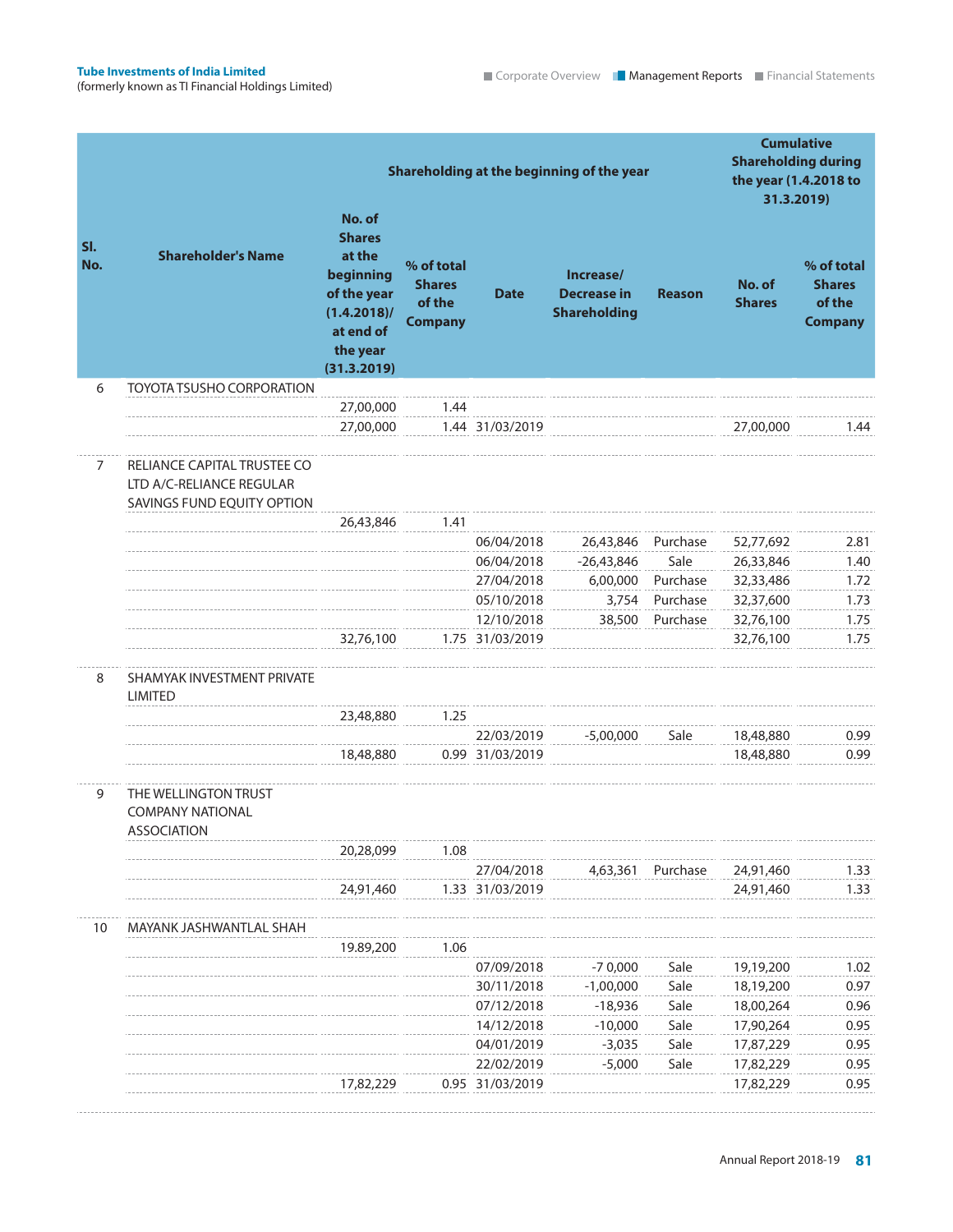|            |                                                                                                            | Shareholding at the beginning of the year                                                                               |                                                         |                 |                                                        | <b>Cumulative</b><br><b>Shareholding during</b><br>the year (1.4.2018 to<br>31.3.2019) |                         |                                                         |
|------------|------------------------------------------------------------------------------------------------------------|-------------------------------------------------------------------------------------------------------------------------|---------------------------------------------------------|-----------------|--------------------------------------------------------|----------------------------------------------------------------------------------------|-------------------------|---------------------------------------------------------|
| SI.<br>No. | <b>Shareholder's Name</b>                                                                                  | No. of<br><b>Shares</b><br>at the<br>beginning<br>of the year<br>$(1.4.2018)$ /<br>at end of<br>the year<br>(31.3.2019) | % of total<br><b>Shares</b><br>of the<br><b>Company</b> | <b>Date</b>     | Increase/<br><b>Decrease in</b><br><b>Shareholding</b> | <b>Reason</b>                                                                          | No. of<br><b>Shares</b> | % of total<br><b>Shares</b><br>of the<br><b>Company</b> |
| 11         | UTI-UNIT SCHEME FOR<br><b>CHARITABLE AND RELIGIOUS</b><br><b>TRUSTS AND REGISTERED</b><br><b>SOCIETIES</b> |                                                                                                                         |                                                         |                 |                                                        |                                                                                        |                         |                                                         |
|            |                                                                                                            | 19,14,415                                                                                                               | 1.02                                                    |                 |                                                        |                                                                                        |                         |                                                         |
|            |                                                                                                            |                                                                                                                         |                                                         | 06/04/2018      | $-26,941$                                              | Sale                                                                                   | 18,87,474               | 1.01                                                    |
|            |                                                                                                            |                                                                                                                         |                                                         | 13/04/2018      | $-24,368$                                              | Sale                                                                                   | 18,63,106               | 0.99                                                    |
|            |                                                                                                            |                                                                                                                         |                                                         | 20/04/2018      | $-3,440$                                               | Sale                                                                                   | 18,59,666               | 0.99                                                    |
|            |                                                                                                            |                                                                                                                         |                                                         | 27/04/2018      | $-5,45,106$                                            | Sale                                                                                   | 13,14,560               | 0.70                                                    |
|            |                                                                                                            |                                                                                                                         |                                                         | 04/05/2018      | $-11,045$                                              | Sale                                                                                   | 13,03,515               | 0.70                                                    |
|            |                                                                                                            |                                                                                                                         |                                                         | 18/05/2018      | $-409$                                                 | Sale                                                                                   | 13,03,106               | 0.69                                                    |
|            |                                                                                                            |                                                                                                                         |                                                         | 31/08/2018      | $-1,00,000$                                            | Sale                                                                                   | 12,03,106               | 0.64                                                    |
|            |                                                                                                            |                                                                                                                         |                                                         | 14/09/2018      | $-6,668$                                               | Sale                                                                                   | 11,96,438               | 0.64                                                    |
|            |                                                                                                            | 11,96,438                                                                                                               |                                                         | 0.64 31/03/2019 |                                                        |                                                                                        | 11,96,438               | 0.64                                                    |
| 12         | TII DEMERGER UNCLAIMED                                                                                     |                                                                                                                         |                                                         |                 |                                                        |                                                                                        |                         |                                                         |
|            | SHARE SUSPENSE ACCOUNT                                                                                     | 1750981                                                                                                                 |                                                         | 0.93 31/03/2018 | $-4,470$                                               | Transfer                                                                               | 17,46,511               | 0.93                                                    |
|            |                                                                                                            |                                                                                                                         |                                                         | 01/06/2018      | $-40,220$                                              | Transfer                                                                               | 17,06,291               | 0.91                                                    |
|            |                                                                                                            |                                                                                                                         |                                                         | 08/06/2018      | $-1,330$                                               | Transfer                                                                               | 17,04,961               | 0.91                                                    |
|            |                                                                                                            |                                                                                                                         |                                                         | 20/07/2018      | $-8,010$                                               | Transfer                                                                               | 16,96,951               | 0.90                                                    |
|            |                                                                                                            |                                                                                                                         |                                                         | 10/08/2018      | $-1,000$                                               | Transfer                                                                               | 16,95,951               | 0.90                                                    |
|            |                                                                                                            |                                                                                                                         |                                                         | 24/08/2018      | $-22,920$                                              | Transfer                                                                               | 16,73,031               | 0.89                                                    |
|            |                                                                                                            |                                                                                                                         |                                                         | 21/09/2018      | $-17,710$                                              | <b>Transfer</b>                                                                        | 16,55,321               | 0.88                                                    |
|            |                                                                                                            |                                                                                                                         |                                                         | 30/11/2018      | $-1,030$                                               | Transfer                                                                               | 16,54,291               | 0.88                                                    |
|            |                                                                                                            |                                                                                                                         |                                                         | 04/01/2019      | $-5,380$                                               | Transfer                                                                               | 16,48,911               | 0.88                                                    |
|            |                                                                                                            |                                                                                                                         |                                                         | 08/02/2019      | $-7,890$                                               | Transfer                                                                               | 16,41,021               | 0.87                                                    |
|            |                                                                                                            |                                                                                                                         |                                                         |                 |                                                        |                                                                                        |                         |                                                         |
|            |                                                                                                            | 1641021                                                                                                                 |                                                         | 0.87 31/03/2018 |                                                        |                                                                                        | 16,41,021               | 0.87                                                    |
| 13         | AXIS MUTUAL FUND TRUSTEE<br>LIMITED A/C AXIS MUTUAL<br><b>FUND</b>                                         |                                                                                                                         |                                                         |                 |                                                        |                                                                                        |                         |                                                         |
|            |                                                                                                            | 049005                                                                                                                  |                                                         | 0.03 08/06/2018 | -487                                                   | Sale                                                                                   | 48,518                  | 0.03                                                    |
|            |                                                                                                            |                                                                                                                         |                                                         | 15/06/2018      | $-1,768$                                               | Sale                                                                                   | 46,750                  | 0.02                                                    |
|            |                                                                                                            |                                                                                                                         |                                                         | 21/09/2018      | $-13,119$                                              | Sale                                                                                   | 33,631                  | 0.02                                                    |
|            |                                                                                                            |                                                                                                                         |                                                         | 14/12/2018      | $-3,142$                                               | Sale                                                                                   | 30,489                  | 0.02                                                    |
|            |                                                                                                            |                                                                                                                         |                                                         | 15/03/2019      | 3,924                                                  | Purchase                                                                               | 34,413                  | 0.02                                                    |
|            |                                                                                                            | 34413                                                                                                                   |                                                         | 0.02 31/03/2019 |                                                        |                                                                                        | 34,413                  | 0.02                                                    |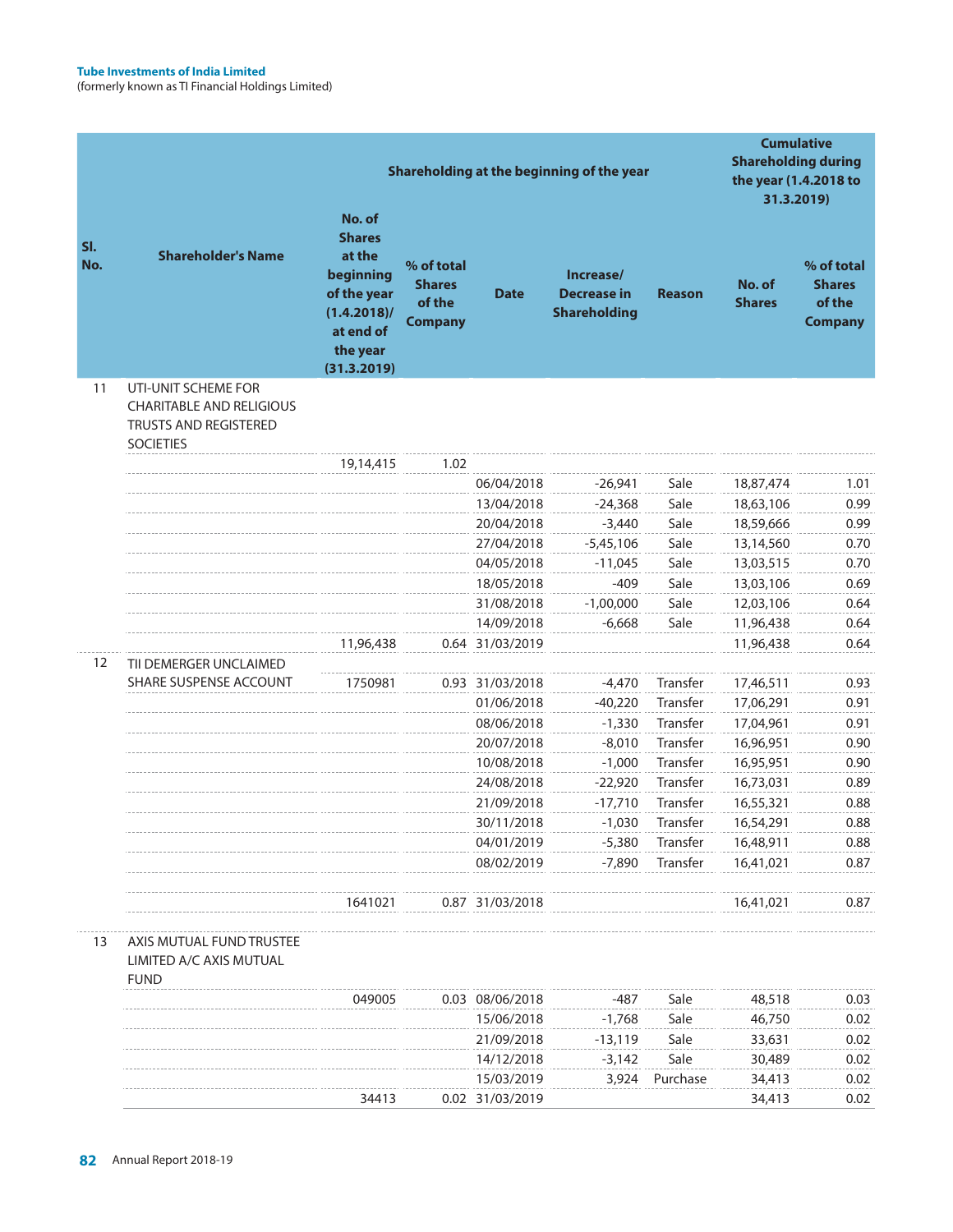### **(v) Shareholding of Directors and Key Managerial Personnel**

| SI.              |                                                                      | <b>Shareholding at the</b><br>beginning of the year<br>(1.4.2018) |                                                         | <b>Cumulative Shareholding</b><br>during the year<br>(1.4.2018 to 31.3.2019) |                                                         |
|------------------|----------------------------------------------------------------------|-------------------------------------------------------------------|---------------------------------------------------------|------------------------------------------------------------------------------|---------------------------------------------------------|
| No.              | <b>Name of the Directors and KMP</b>                                 | No. of<br>shares                                                  | % of total<br><b>shares</b><br>of the<br><b>Company</b> | No. of<br><b>shares</b>                                                      | % of total<br><b>shares</b><br>of the<br><b>Company</b> |
| <b>Directors</b> |                                                                      |                                                                   |                                                         |                                                                              |                                                         |
|                  | Mr. M M Murugappan                                                   |                                                                   |                                                         |                                                                              |                                                         |
|                  | At the beginning of the year                                         | 17,30,535                                                         | 0.9219                                                  |                                                                              |                                                         |
|                  | Date wise Decrease in Shareholding during the year                   |                                                                   |                                                         |                                                                              |                                                         |
|                  | 31-12-2018 - Transfer*                                               | 3,88,130                                                          | 0.2067                                                  | 13,42,405                                                                    | 0.7151                                                  |
|                  | 26-03-2019 - Transfer*                                               | 5,00,000                                                          | 0.4488                                                  | 8,42,405                                                                     | 0.4487                                                  |
|                  | At the end of the year                                               |                                                                   |                                                         | 8,42,405                                                                     | 0.4487                                                  |
| 2                | <b>Mr. L Ramkumar</b>                                                |                                                                   |                                                         |                                                                              |                                                         |
|                  | At the beginning of the year                                         | 1,25,650                                                          | 0.0670                                                  |                                                                              |                                                         |
|                  | Date wise Increase in Shareholding during the year                   |                                                                   |                                                         |                                                                              |                                                         |
|                  | 26-04-2018 - Allotment                                               | 69,640                                                            | 0.0371                                                  | 1,95,290                                                                     | 0.1040                                                  |
|                  | At the end of the year                                               | 1,95,290                                                          | 0.1040                                                  | 1,25,650                                                                     | 0.067                                                   |
| 3                | Mr. Vellayan Subbiah                                                 |                                                                   |                                                         |                                                                              |                                                         |
|                  | At the beginning of the year                                         | 4,30,250                                                          | 0.2294                                                  |                                                                              |                                                         |
|                  | Date wise Increase in Shareholding during the year                   |                                                                   |                                                         |                                                                              |                                                         |
|                  | At the end of the year                                               |                                                                   |                                                         | 4,30,250                                                                     | 0.2294                                                  |
| 4                | Mr. Sanjay Johri                                                     |                                                                   |                                                         |                                                                              |                                                         |
|                  | At the beginning of the year                                         |                                                                   |                                                         |                                                                              |                                                         |
|                  | Date wise Increase in Shareholding during the year                   |                                                                   |                                                         |                                                                              |                                                         |
|                  | At the end of the year                                               |                                                                   |                                                         |                                                                              |                                                         |
| 5                | Ms. Madhu Dubhashi                                                   |                                                                   |                                                         |                                                                              |                                                         |
|                  | At the beginning of the year                                         |                                                                   |                                                         |                                                                              |                                                         |
|                  | Date wise Increase in Shareholding during the year<br>$(04-09-2018)$ | 4,994                                                             | 0.0027                                                  | 4,994                                                                        | 0.0027                                                  |
|                  | At the end of the year                                               | 4,994                                                             | 0.0027                                                  | 4,994                                                                        | 0.0027                                                  |
| 6                | Mr. Pradeep V Bhide                                                  |                                                                   |                                                         |                                                                              |                                                         |
|                  | At the beginning of the year                                         |                                                                   |                                                         |                                                                              |                                                         |
|                  | Date wise Increase in Shareholding during the year                   |                                                                   |                                                         |                                                                              |                                                         |
|                  | At the end of the year                                               |                                                                   |                                                         |                                                                              |                                                         |
|                  | Mr. Mahesh Chhabria                                                  |                                                                   |                                                         |                                                                              |                                                         |
|                  | At the beginning of the year                                         |                                                                   |                                                         |                                                                              |                                                         |
|                  | Date wise Increase in Shareholding during the year                   |                                                                   |                                                         |                                                                              |                                                         |
|                  | At the end of the year                                               |                                                                   |                                                         |                                                                              |                                                         |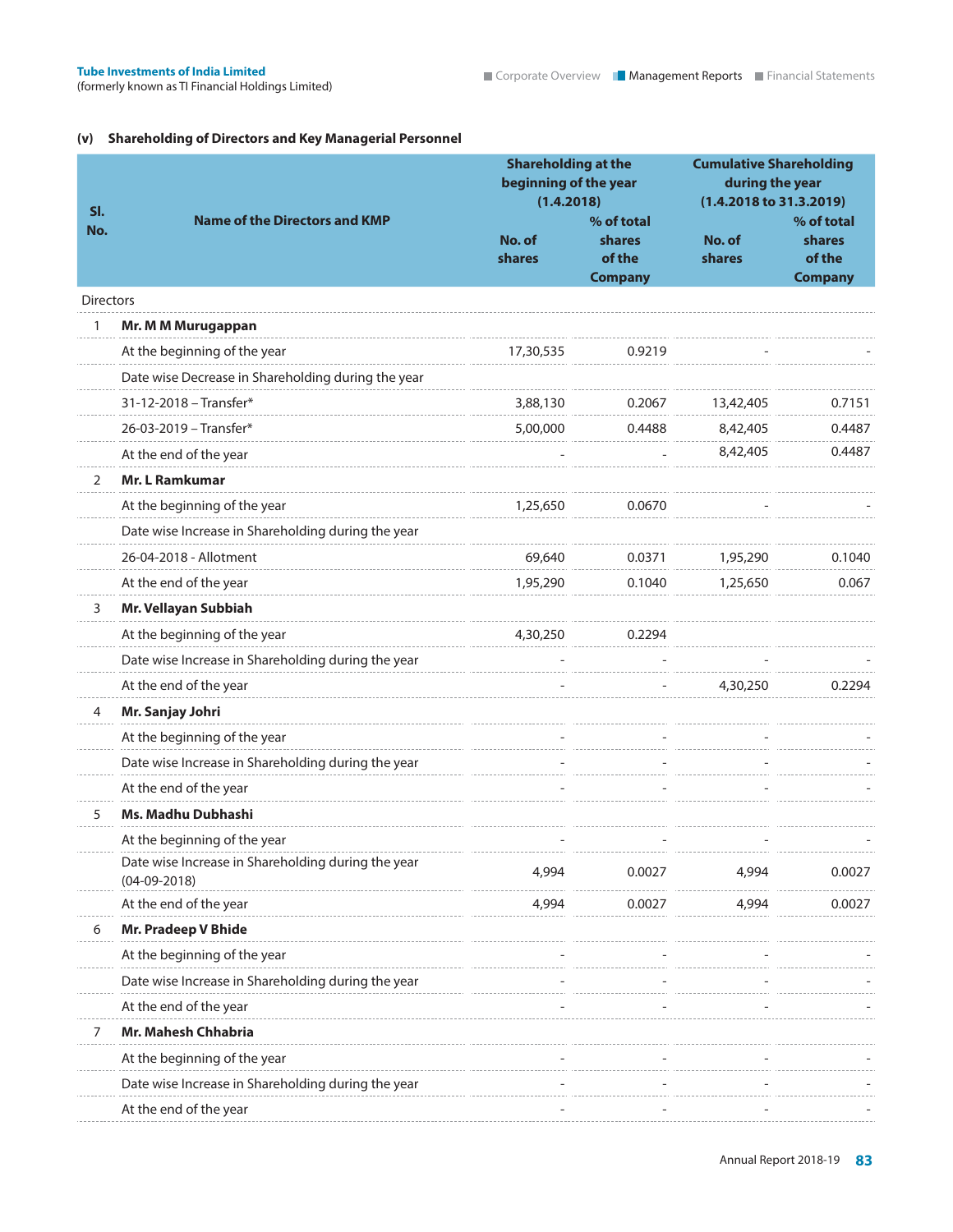| SI.<br>No. | <b>Name of the Directors and KMP</b>                 | No. of<br>shares | <b>Shareholding at the</b><br>beginning of the year<br>(1.4.2018)<br>% of total<br>shares<br>of the<br><b>Company</b> | No. of<br><b>shares</b> | <b>Cumulative Shareholding</b><br>during the year<br>(1.4.2018 to 31.3.2019)<br>% of total<br>shares<br>of the<br><b>Company</b> |
|------------|------------------------------------------------------|------------------|-----------------------------------------------------------------------------------------------------------------------|-------------------------|----------------------------------------------------------------------------------------------------------------------------------|
| 8          | <b>Mr. Ramesh K B Menon</b>                          |                  |                                                                                                                       |                         |                                                                                                                                  |
|            | At the beginning of the year                         |                  |                                                                                                                       |                         |                                                                                                                                  |
|            | Date wise Increase in Shareholding during the year   |                  |                                                                                                                       |                         |                                                                                                                                  |
|            | At the end of the year                               |                  |                                                                                                                       |                         |                                                                                                                                  |
|            | <b>Key Managerial Personnel</b>                      |                  |                                                                                                                       |                         |                                                                                                                                  |
| 9          | Mr. K Mahendra Kumar - Chief Financial Officer       |                  |                                                                                                                       |                         |                                                                                                                                  |
|            | At the beginning of the year                         |                  |                                                                                                                       |                         |                                                                                                                                  |
|            | Date wise Increase in Shareholding during the year   |                  |                                                                                                                       |                         |                                                                                                                                  |
|            | At the end of the year                               |                  |                                                                                                                       |                         |                                                                                                                                  |
| 10         | Mr. S Suresh - Company Secretary                     |                  |                                                                                                                       |                         |                                                                                                                                  |
|            | At the beginning of the year                         |                  |                                                                                                                       |                         |                                                                                                                                  |
|            | Date wise Increase in Shareholding during the year   |                  |                                                                                                                       |                         |                                                                                                                                  |
|            | At the end of the year                               |                  |                                                                                                                       |                         |                                                                                                                                  |
|            | * Off market - by way of settlement to family trust. |                  |                                                                                                                       |                         |                                                                                                                                  |

### **V. INDEBTEDNESS**

| Indebtedness of the Company including interest outstanding/accrued but not due for payment: | (₹ in Cr.) |
|---------------------------------------------------------------------------------------------|------------|
|                                                                                             |            |

|      | <b>Particulars</b>                                  | <b>Secured</b> | <b>Short Term -</b><br><b>Unsecured</b> | <b>Deposits</b> | <b>Total</b><br><b>Indebtedness</b> |
|------|-----------------------------------------------------|----------------|-----------------------------------------|-----------------|-------------------------------------|
|      | Indebtedness at the beginning of the financial year |                |                                         |                 |                                     |
| i)   | <b>Principal Amount</b>                             | 678.86         |                                         |                 | 678.86                              |
| ii)  | Interest due but not paid                           |                |                                         |                 |                                     |
| iii) | Interest accrued but not due                        | 13.69          |                                         |                 | 13.69                               |
|      | Total (i+ii+iii)                                    | 692.55         |                                         |                 | 692.55                              |
|      | Change in Indebtedness during the financial year    |                |                                         |                 |                                     |
| i)   | Addition                                            | 480.00         | 984.50                                  |                 | 1,464.50                            |
| ii)  | Reduction                                           | 775.23         | 855.00                                  |                 | 1,630.23                            |
|      | <b>Net Change</b>                                   | (295.23)       | 129.50                                  |                 | (165.73)                            |
|      | Indebtedness at the end of the financial year       |                |                                         |                 |                                     |
| i)   | <b>Principal Amount</b>                             | 383.63         | 129.50                                  |                 | 513.13                              |
| ii)  | Interest due but not paid                           |                |                                         |                 |                                     |
| iii) | Interest accrued but not due                        | 3.36           | 0.05                                    |                 | 3.41                                |
|      | Total (i+ii+iii)                                    | 386.99         | 129.55                                  |                 | 516.54                              |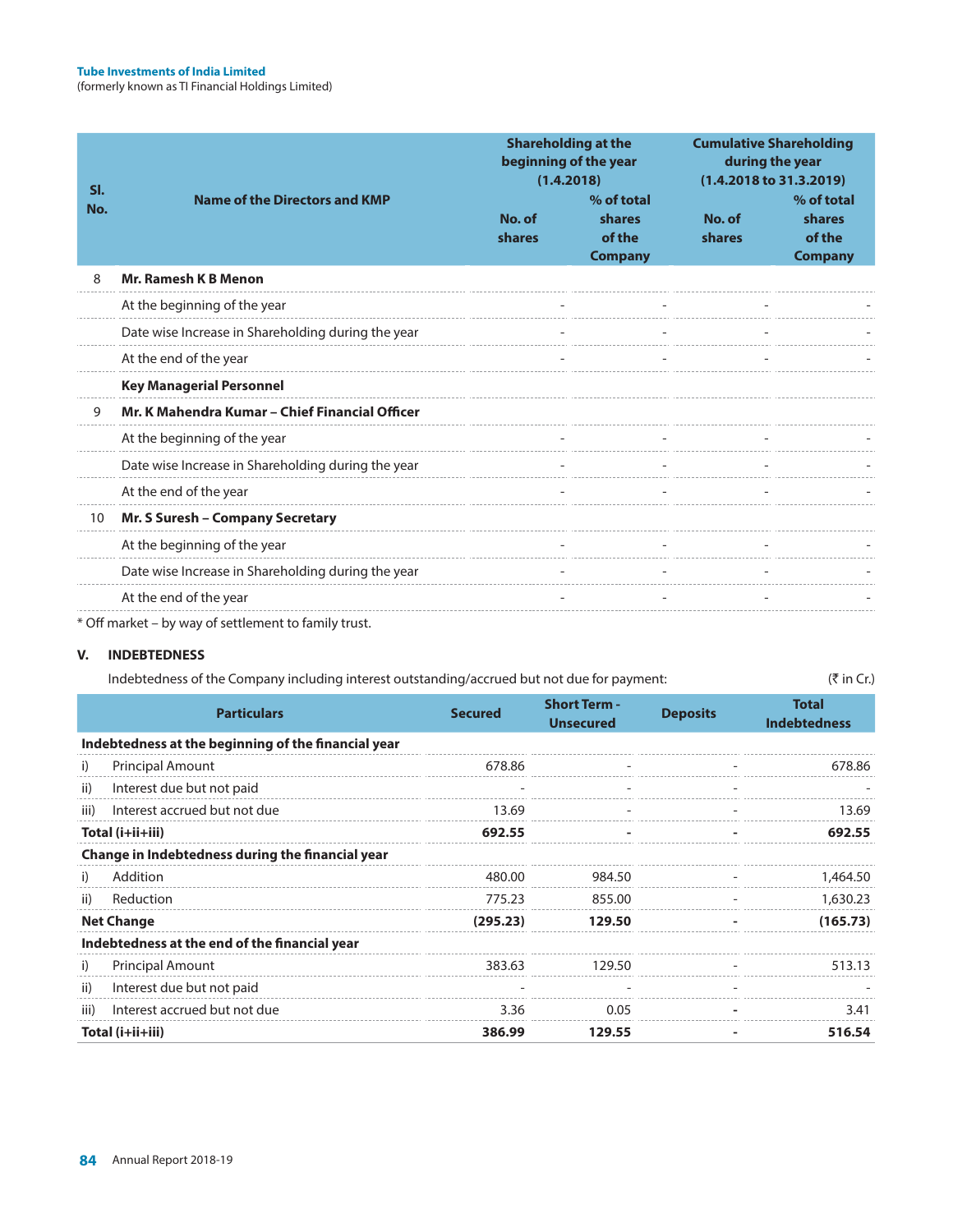### **VI. Remuneration of Directors and Key Managerial Personnel**

### A. Remuneration to Managing Director, Whole-time Director and/or Manager: ( $\bar{z}$  in Cr.)

| SI.<br>No. | <b>Particulars of Remuneration</b>                                                     | <b>Mr. L Ramkumar</b><br><b>Managing Director®</b> | <b>Mr. Vellayan</b><br><b>Subbiah</b><br><b>Managing Director</b> | <b>Total Amount</b> |
|------------|----------------------------------------------------------------------------------------|----------------------------------------------------|-------------------------------------------------------------------|---------------------|
|            | <b>Gross Salary</b>                                                                    |                                                    |                                                                   |                     |
|            | (a) Salary as per provisions contained in Section 17(1) of<br>the Income-tax Act, 1961 | 2.038                                              | 5.505                                                             | 7.543               |
|            | (b) Value of perquisites under Section 17(2) of Income-<br>tax Act, 1961               | 0.142                                              | 0.442                                                             | 0.584               |
|            | (c) Profits in lieu of salary under Section 17(3) of Income<br>tax Act, 1961           |                                                    |                                                                   |                     |
| 2          | <b>Stock Option</b>                                                                    |                                                    |                                                                   |                     |
| 3          | <b>Sweat Equity</b>                                                                    |                                                    |                                                                   |                     |
| 4          | Commission<br>- as $%$ of Profit<br>- others, specify                                  |                                                    |                                                                   |                     |
| 5          | Others, please specify                                                                 |                                                    |                                                                   |                     |
|            | Total (A)                                                                              |                                                    |                                                                   |                     |
|            | <b>Overall Ceiling as per the Act</b>                                                  | 2.181                                              | 5.947                                                             | 8.128               |

(for  $\mathbf{f}$  Financial Holdings Limited) Corporate Overview Management Reports Financial Statements Financial Statements Financial Statements Financial Statements Financial Statements Financial Statements Financial State

### **B.** Remuneration to other Directors:  $(\vec{\tau} \text{ in Cr.})$

| <b>Particulars of remuneration</b>          |                       |                                       |                                        |                              |
|---------------------------------------------|-----------------------|---------------------------------------|----------------------------------------|------------------------------|
| <b>1.Independent Directors</b>              | <b>Mr. S Sandilya</b> | <b>Mr. Pradeep</b><br><b>V. Bhide</b> | <b>Mr. Hemant</b><br><b>M</b> Nerurkar | Ms. Madhu<br><b>Dubhashi</b> |
| Fees for attending Board/Committee Meetings | 0.014                 | 0.023                                 | 0.014                                  | 0.017                        |
| Commission                                  | 0.028                 |                                       | 0.028                                  | 0.075                        |
| Others, please specify                      |                       |                                       |                                        |                              |
| Total (1)                                   | 0.042                 | 0.273                                 | 0.042                                  | በ በዓን                        |

| <b>Particulars of remuneration</b>          | <b>Name of Directors</b> | <b>Total Amount</b> |       |  |
|---------------------------------------------|--------------------------|---------------------|-------|--|
| 2. Independent Directors                    | Mr. Sanjay Johri         | Mr. Mahesh Chhabria |       |  |
| Fees for attending Board/Committee Meetings | 0.018                    | 0.009               | 0.095 |  |
| Commission *                                | 0.047                    | 0.011               | 0.439 |  |
| Others, please specify                      |                          |                     |       |  |
| Total (1)                                   | 0.065                    | Ი.ᲘᲔᲘ               | 0 534 |  |

| Mr. M M Murugappan | <b>Mr. Ramesh K B Menon</b> | <b>Total Amount</b>                                                                                                                     |
|--------------------|-----------------------------|-----------------------------------------------------------------------------------------------------------------------------------------|
| 0.020              | 0.017                       | 0.037                                                                                                                                   |
| 1.000              | 0.075                       | 1.075                                                                                                                                   |
|                    |                             |                                                                                                                                         |
| 1.020              | 0.092                       | 1.112                                                                                                                                   |
|                    |                             | 1.646                                                                                                                                   |
|                    |                             | 9.774                                                                                                                                   |
|                    |                             | 41.59                                                                                                                                   |
|                    |                             | Note: * Commission will be paid subject to the adoption of assessments for the financial vear anded 21st March 2010 by the shareholders |

Note: \* Commission will be paid subject to the adoption of accounts for the financial year ended 31<sup>st</sup> March, 2019 by the shareholders at the forthcoming Annual General Meeting.

# pro rata payment – Appointed as Directors w.e.f. 14<sup>th</sup> August, 2018 and 5<sup>th</sup> February, 2019 respectively. @ pro rata payment - Ceased to be Directors on 13<sup>th</sup> August, 2018.